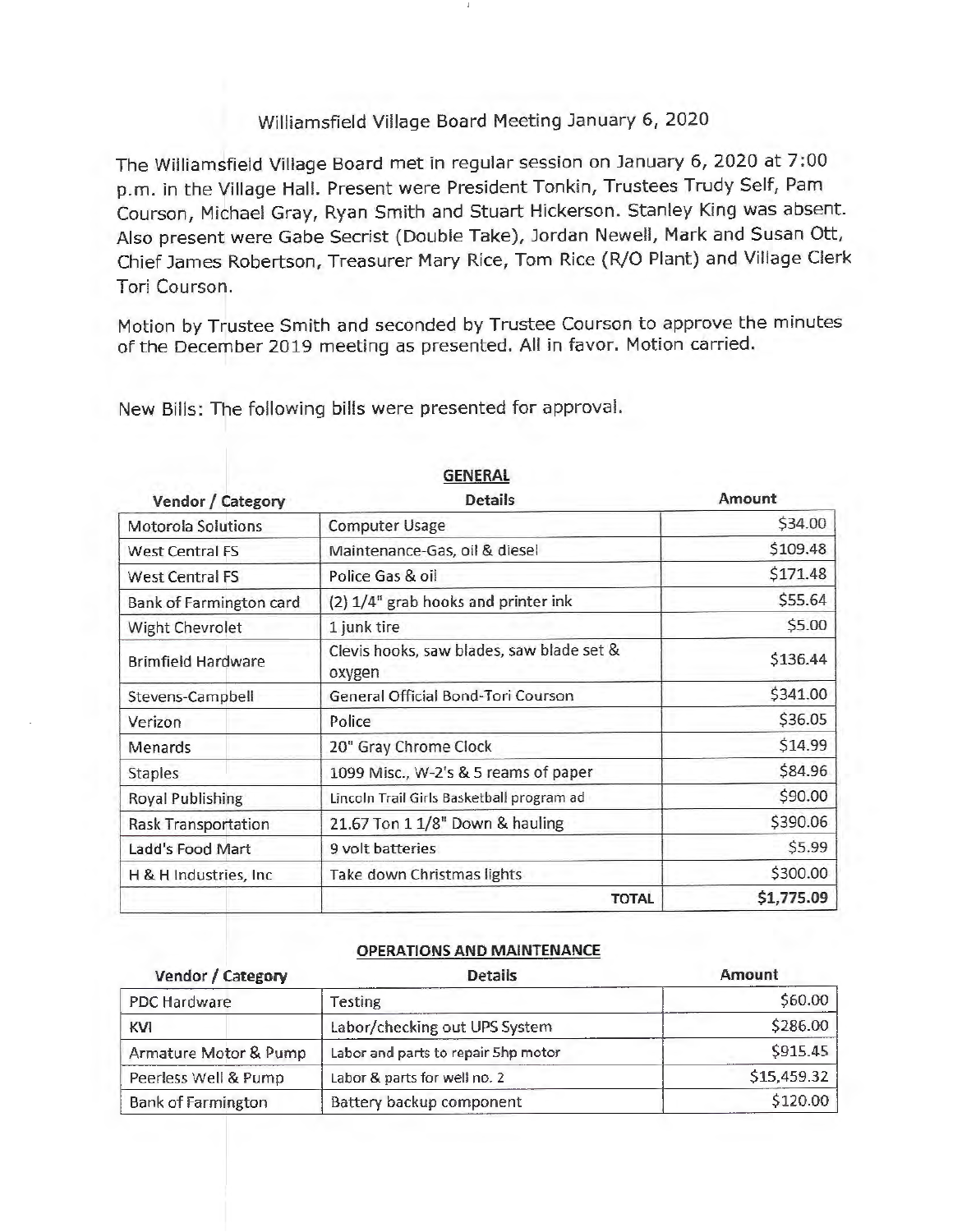| <b>Backhoe Joe Excavation</b> | Install curb stop & box on east Gale, Repair<br>water leak in front of Dan Browns, repair<br>water leak at end of run-John Rucks | \$2,775.00  |
|-------------------------------|----------------------------------------------------------------------------------------------------------------------------------|-------------|
| Grainger                      | Solenoid valve with manual operator                                                                                              | \$287.85    |
| Oberlander Electric           | Spare Starter                                                                                                                    | \$632.96    |
|                               | <b>TOTAL</b>                                                                                                                     | \$20,536.58 |

#### **WATER LINE GRANT**

| Vendor / Category     | <b>Details</b>                          | Amount   |
|-----------------------|-----------------------------------------|----------|
| Bruner, Cooper & Zuck | Engineering fees water main replacement | \$658.78 |

Motion by Trustee Gray and seconded by Trustee Self to approve the new bills as presented. All in favor. Motion carried.

Trustee Gray provided details on the review of financial statements, percent over and percent under for the month. All were in order. Motion by Trustee Gray and seconded by Trustee Smith to approve the financial statements. All in favor. Motion carried.

Public Comment: Gabe Secrist representing Double Take Bar and Grill wanted Board approval to stay open later on Sunday, January 19th for Williamsfield High School Baseball/Legion Baseball Trivia Night fundraiser and February 2<sup>nd</sup> for the Super Bowl. The Board approved.

Susan Ott inquired on the barricades and open hole in Lions Park. Trustee Smith and President Tonkin stated the maintenance department is working on where all the tiles and pipes lead and trying to find all the broken tiles.

Correspondence: President Tonkin received an invitation to join the High-Speed Rail Alliance for a monthly fee or a onetime personal donation. No action was taken.

Street Report: The maintenance department is going to order rock. They are going to start purchasing supplies needed to replace/repair sidewalks while the cost is down for winter. MFT will fund the supplies. They inquired on whether to mix their own cement or order it. Ordering and delivery by a truck would be the best method.

Maintenance Department: The maintenance department needs a bigger air compressor; the Board advised them to get quotes. The storage shed roof leaks and needs repair; the maintenance department can purchase supplies for \$200 and install themselves, the Board approved. They have been busy cleaning and rearranging the maintenance building. Trustee Smith is going to check on the status of installing the garage doors, they were in need of toolboxes and are going to get tool boxes donated by a company that are replacing theirs.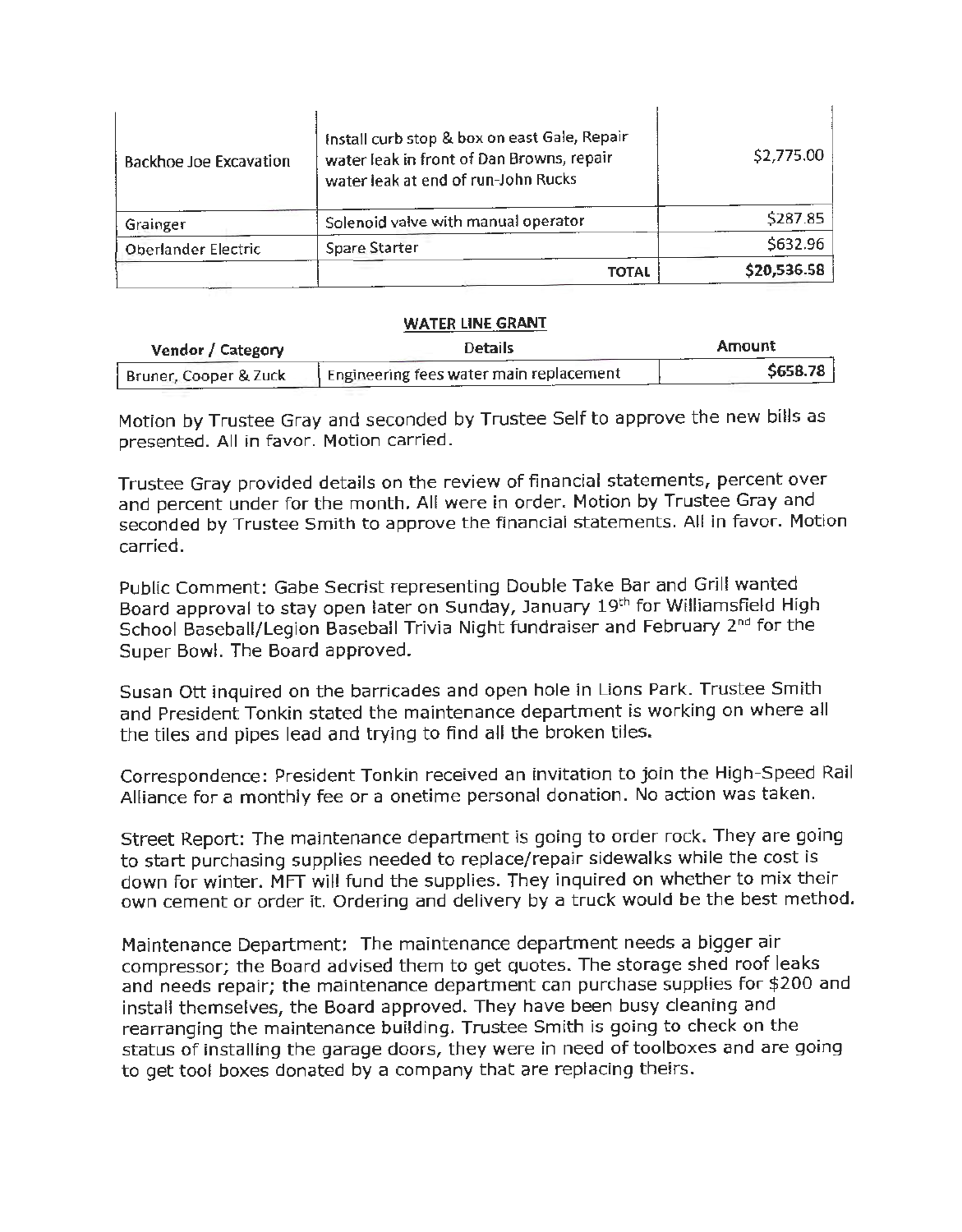Police Report: Chief Robertson stated he was going to purchase numbers to put on ATV/UTV slow moving triangles to verify that Village ATV/UTV vehicles are registered and current. He also presented to the Board quotes on 2017, 2018, 2019 and 2020 Dodge Chargers and a 2019 Ford Taurus and a 2020 Ford Explorer. He had various quotes for equipped and non-equipped vehicles. The current police vehicle is 2WD and is difficult to drive in the winter and is out of warranty. The proceeds from the sale of the Tahoe will go towards the purchase of a new squad car. Motion by Trustee Smith and seconded by Trustee Self to allow Chief Robertson to further his research on a replacement vehicle. Roll Call Vote - Self-yes; Courson-yes; Gray-yes; Hickerson-yes; Smith-yes. All in favor. Motion carried.

The following calls for service were handled by the police department for the month of December:

| Category                 | <b>Status / Resolution</b> |  |
|--------------------------|----------------------------|--|
| (2) Person Down          | Medical                    |  |
| (2) Stand-by             | Report on file             |  |
| Fraud                    | <b>County Handled</b>      |  |
| 911 Hang up              | Accidental dial            |  |
| <b>Driving Complaint</b> | Followed up/GOA            |  |
| Alarm                    | Bank (False Alarm)         |  |
| Suspicious Vehicle       | Warned and Advised (Park)  |  |

**POLICE REPORT** 

### **CITATIONS ISSUED IN DECEMBER**

| <b>Violations</b>           | <b>Citations</b> | <b>Warnings</b> |
|-----------------------------|------------------|-----------------|
| Seatbelt                    |                  |                 |
| Speeding                    |                  |                 |
| Disobeyed Stop Sign         |                  |                 |
| <b>Ordinance Violations</b> |                  |                 |
| Other                       |                  |                 |

Jordan Newell (Massie Law) arrived at the meeting to discuss/explain the Cannabis Ordinance. He stated the ordinance the Board decided on last month would not work. The Board wanted to ban Cannabis sales but add a clause that stated if an individual wanted to open a dispensary or grow Cannabis, it would have to get approved by the Board; there is no conditional ordinance. There are 3 possibilities; 1- ban it completely, 2-Villages can regulate the operations through a zoning ordinance, there can be dispensaries and growers but only within specific, strict locations and hours decided by the Village, 3 - dispenaries and growers allowed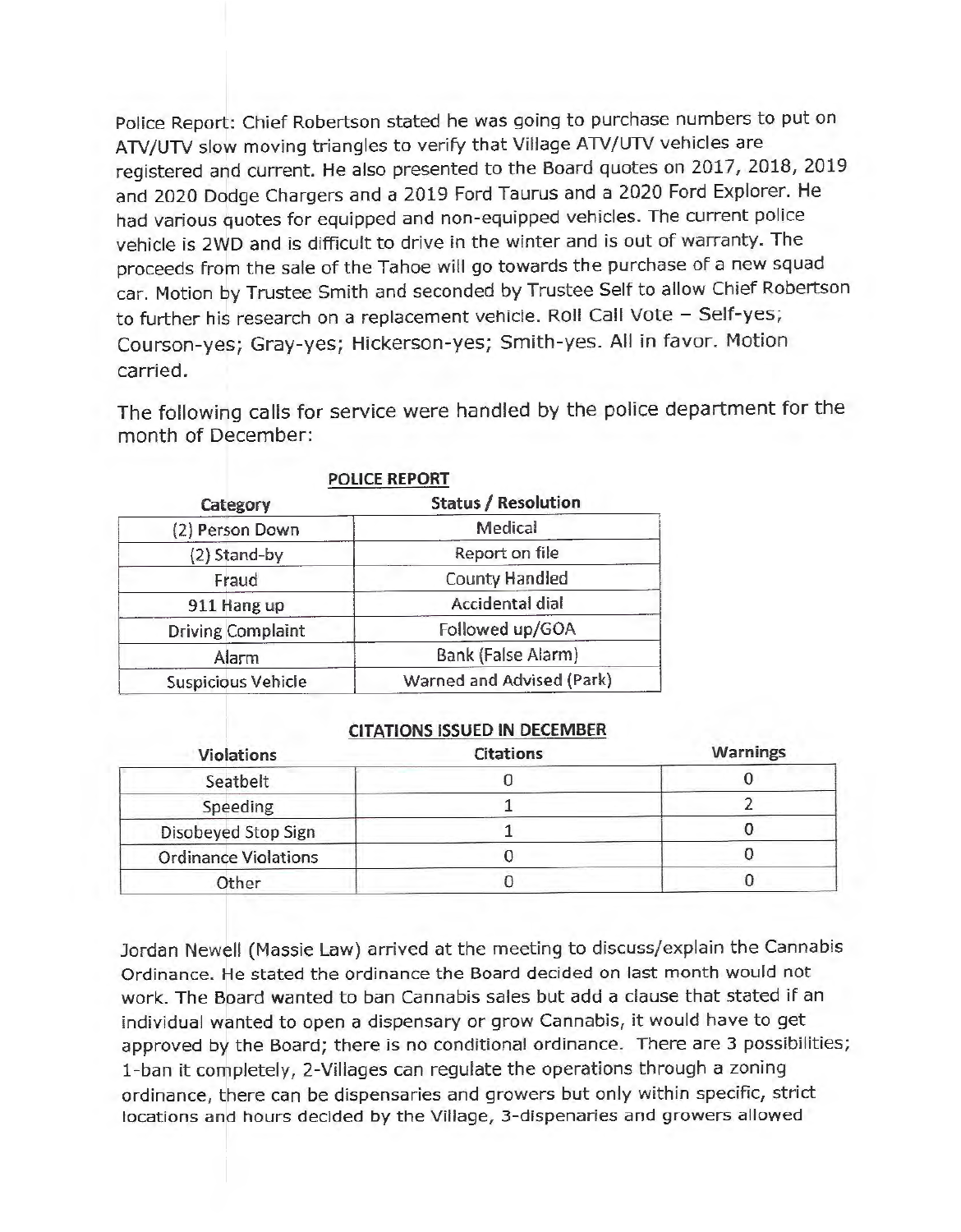anywhere and the Village can tax up to 3.2%. Because the Village has no Zoning Ordinance in place, one would need to be created from scratch. If the Village decides not to adopt an ordinance, it would be left up to the County Zoning and Village's voices might not always be heard at County hearings for zoning. The Board members discussed several scenarios; keeping the school in mind, issues that may arise but also the tax the Village could receive. Motion by Trustees Self and seconded by Trustee Hickerson to adopt an Ordinance to Ban the sale of cannabis in the Village. Roll Call Vote - Self-yes; Courson-yes; Gray-yes; Hickerson-yes; Smith-yes. All in favor. Motion carried.

Park Report: There was no December meeting.

Water Report: Tom Rice stated a new pump was installed but it is producing too much pressure; each well should have a variable speed control. Peerless might have to pull out the well and take one stage out. The generator is being serviced, hoses and wires will need to be replaced. The EPA inspection went well and they were very satisfied.

Old Business: The process to sell the SE lot at Cottonwood Court has started, an ad showing the sale must be published for 3 weeks in the local paper stating the property will be sold for \$8,000. The first instance of this notice has appeared. All three notices should have appeared before the next (February) meeting.

The Board members discussed the issue of multiple water meters not working. Trustee Hickerson presented estimates on the cost to replace meters. The Board also discussed that it might not be the meters that are bad, it could be wiring or installation issues. The maintenance department is going to start diagnosing meters to determine whether it is typically the meter, the reader, or the wiring between the two that is at fault, so appropriate repairs can be made.

President Tonkin and Trustee Gray have discussed a Strategic Plan for the Village, they have researched other communities strategic plans and they think the best approach would be to do a questionnaire to residents asking the advantages and challenges of living in Williamsfield and then get a small group together to work on a plan. Trustee Gray stated he thinks an important thing is to identify what services Williamsfield offers; street department, water department, police department, school and churches plus, we have to consider there are a Jot of low income families and priorities need to be made to keep the cost of living low.

New Business: President Tonkin is going to research computers to purchase one for Lorna Yelm to process the water bills. Her current computer is about 8 or more years old.

The Board decided to schedule paint and electronic recycle months for April, August and November.